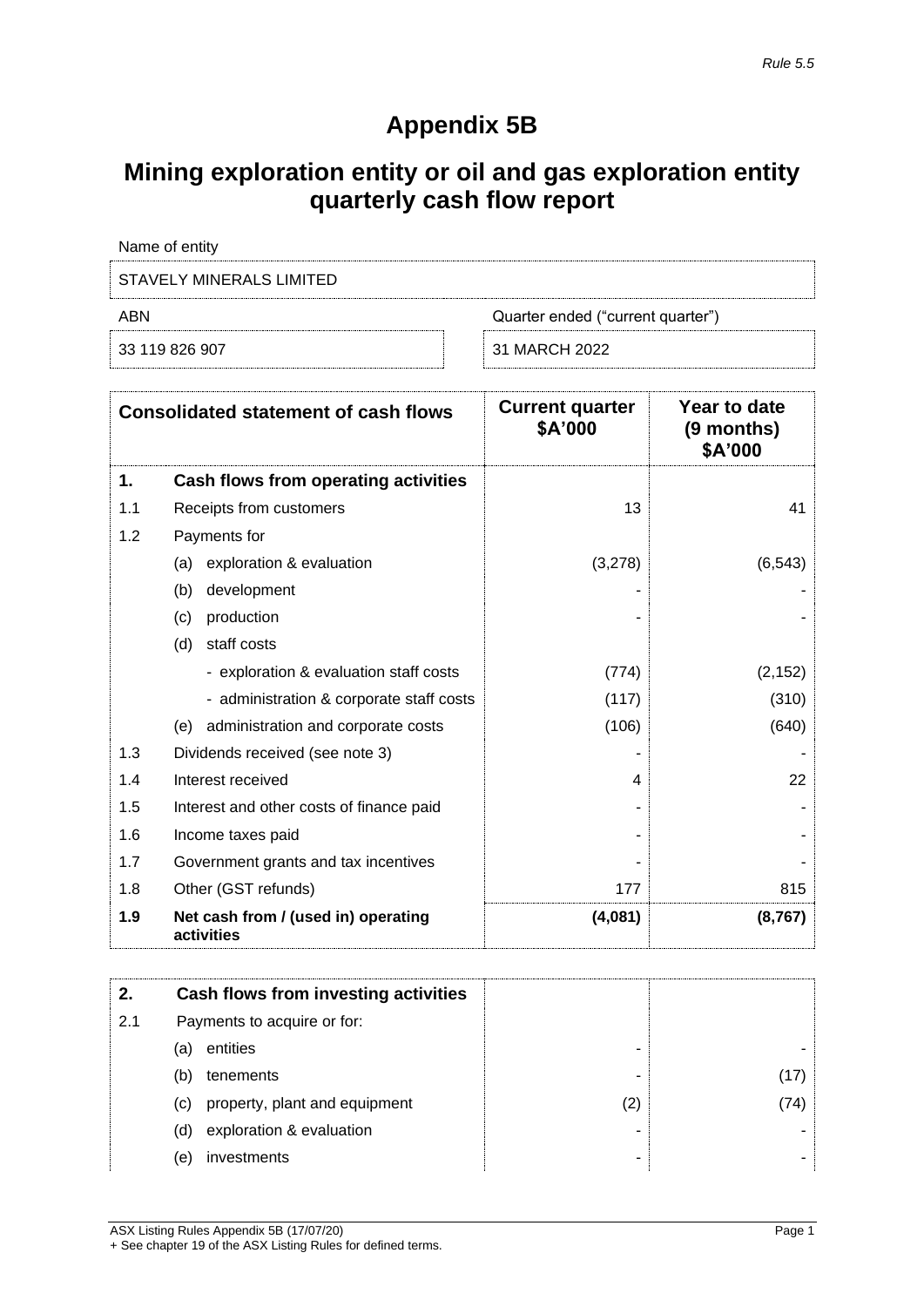|         | <b>Consolidated statement of cash flows</b>       | <b>Current quarter</b><br>\$A'000 | Year to date<br>(9 months)<br>\$A'000 |
|---------|---------------------------------------------------|-----------------------------------|---------------------------------------|
|         | (f)<br>other non-current assets                   |                                   |                                       |
| $2.2\,$ | Proceeds from the disposal of:                    |                                   |                                       |
|         | entities<br>(a)                                   |                                   |                                       |
|         | (b)<br>tenements                                  |                                   |                                       |
|         | property, plant and equipment<br>(c)              |                                   | 38                                    |
|         | investments<br>(d)                                |                                   |                                       |
|         | other non-current assets<br>(e)                   |                                   |                                       |
| 2.3     | Cash flows from loans to other entities           |                                   |                                       |
| 2.4     | Dividends received (see note 3)                   |                                   |                                       |
| 2.5     | Other (provide details if material)               |                                   |                                       |
|         | - Property deposits paid                          | (65)                              | (65)                                  |
|         | - Security deposits paid                          |                                   | (120)                                 |
| 2.6     | Net cash from / (used in) investing<br>activities | (67)                              | (238)                                 |

| 3.   | Cash flows from financing activities                                                       |      |      |
|------|--------------------------------------------------------------------------------------------|------|------|
| 3.1  | Proceeds from issues of equity securities<br>(excluding convertible debt securities)       |      |      |
| 3.2  | Proceeds from issue of convertible debt<br>securities                                      |      |      |
| 3.3  | Proceeds from exercise of options                                                          |      |      |
| 3.4  | Transaction costs related to issues of equity<br>securities or convertible debt securities |      |      |
| 3.5  | Proceeds from borrowings                                                                   |      |      |
| 3.6  | Repayment of borrowings                                                                    |      |      |
| 3.7  | Transaction costs related to loans and<br>borrowings                                       |      |      |
| 3.8  | Dividends paid                                                                             |      |      |
| 3.9  | Other (provide details if material)                                                        |      |      |
|      | - Payment of lease liabilities (right of<br>use assets)                                    | (22) | (66) |
| 3.10 | Net cash from / (used in) financing<br>activities                                          | (22) | (66) |

|     | Net increase / (decrease) in cash and<br>cash equivalents for the period | (4, 170) | (9,071) |
|-----|--------------------------------------------------------------------------|----------|---------|
| 4.1 | Cash and cash equivalents at beginning of<br>period                      | 8.919    | 13,820  |
| 4.2 | Net cash from / (used in) operating<br>activities (item 1.9 above)       | (4,081)  | (8,767) |

ASX Listing Rules Appendix 5B (17/07/20) Page 2

+ See chapter 19 of the ASX Listing Rules for defined terms.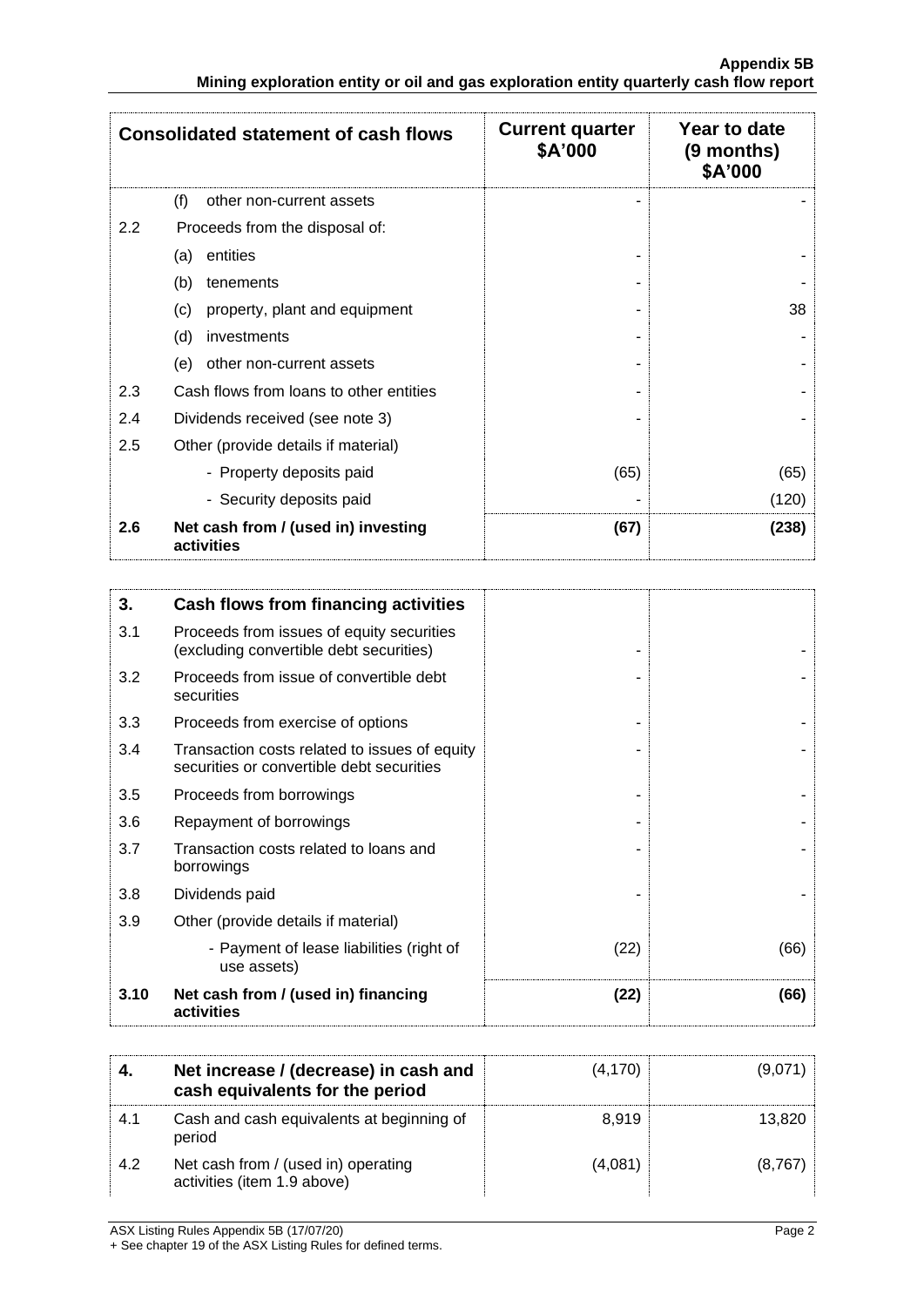|     | <b>Consolidated statement of cash flows</b>                        | <b>Current quarter</b><br>\$A'000 | Year to date<br>(9 months)<br>\$A'000 |
|-----|--------------------------------------------------------------------|-----------------------------------|---------------------------------------|
| 4.3 | Net cash from / (used in) investing activities<br>(item 2.6 above) | (67)                              | (238)                                 |
| 4.4 | Net cash from / (used in) financing activities<br>item 3.10 above) | (22)                              | (66)                                  |
| 4.5 | Effect of movement in exchange rates on<br>cash held               |                                   |                                       |
| 4.6 | Cash and cash equivalents at end of<br>period                      | 4.749                             | 4.749                                 |

| 5.  | Reconciliation of cash and cash<br>equivalents<br>at the end of the quarter (as shown in the<br>consolidated statement of cash flows) to the<br>related items in the accounts | <b>Current quarter</b><br>\$A'000 | <b>Previous quarter</b><br>\$A'000 |
|-----|-------------------------------------------------------------------------------------------------------------------------------------------------------------------------------|-----------------------------------|------------------------------------|
| 5.1 | <b>Bank balances</b>                                                                                                                                                          | 4.749                             | 8.919                              |
| 5.2 | Call deposits                                                                                                                                                                 |                                   |                                    |
| 5.3 | <b>Bank overdrafts</b>                                                                                                                                                        |                                   |                                    |
| 5.4 | Other (provide details)                                                                                                                                                       |                                   |                                    |
| 5.5 | Cash and cash equivalents at end of<br>quarter (should equal item 4.6 above)                                                                                                  | 4,749                             | 8.919                              |

| 6.  | Payments to related parties of the entity and their<br>associates                                                                                           | <b>Current quarter</b><br><b>\$A'000</b> |
|-----|-------------------------------------------------------------------------------------------------------------------------------------------------------------|------------------------------------------|
| 6.1 | Aggregate amount of payments to related parties and their<br>associates included in item 1                                                                  |                                          |
| 6.2 | Aggregate amount of payments to related parties and their<br>associates included in item 2                                                                  |                                          |
|     | Note: if any amounts are shown in items 6.1 or 6.2, your quarterly activity report must include a description of, and an<br>explanation for, such payments. |                                          |
|     | payments of director salaries/fees and superannuation.                                                                                                      |                                          |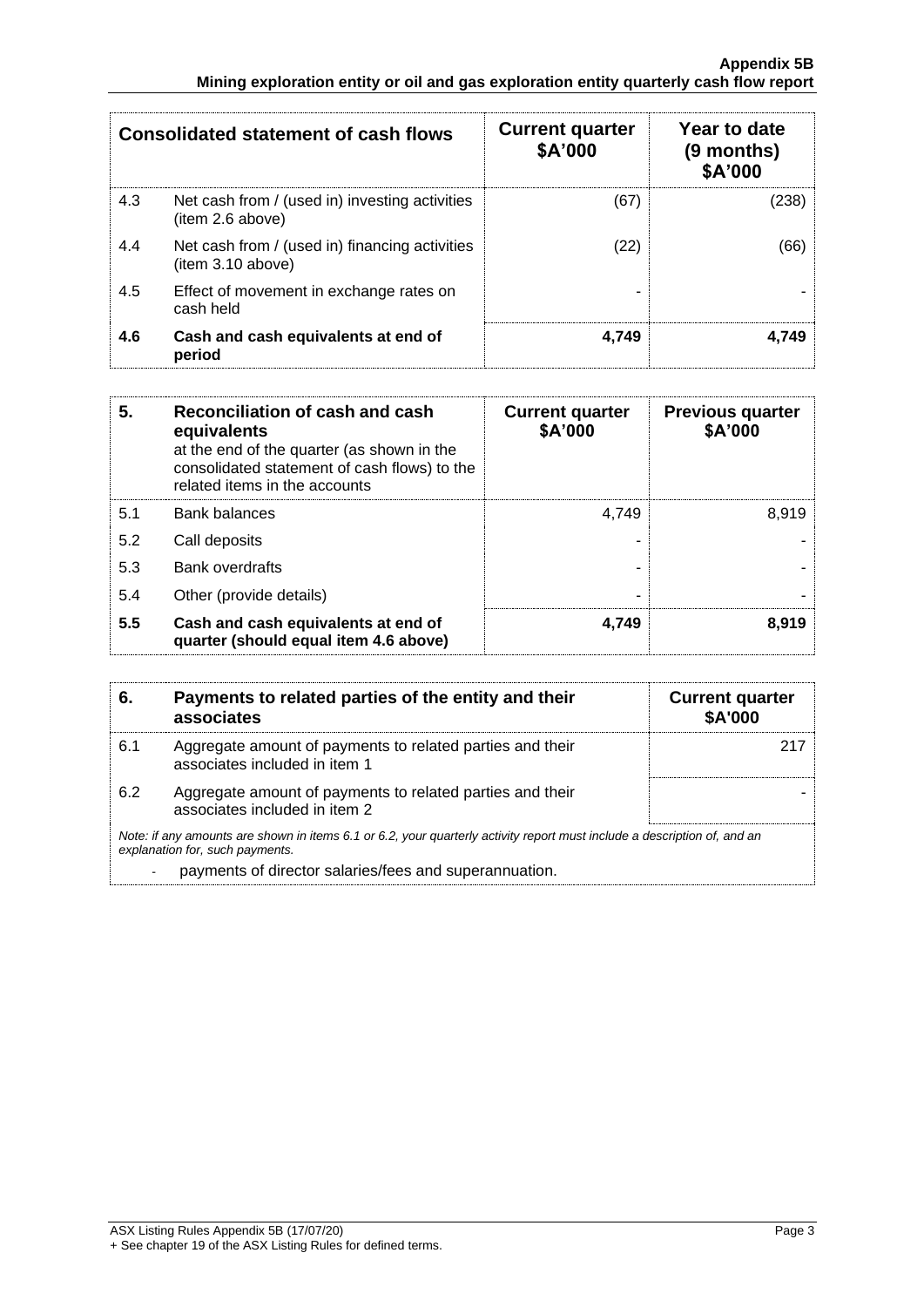| 7.  | <b>Financing facilities</b><br>Note: the term "facility' includes all forms of financing<br>arrangements available to the entity.<br>Add notes as necessary for an understanding of the<br>sources of finance available to the entity.                                                                                                               | <b>Total facility</b><br>amount at quarter<br>end<br>\$A'000 | Amount drawn at<br>quarter end<br>\$A'000 |
|-----|------------------------------------------------------------------------------------------------------------------------------------------------------------------------------------------------------------------------------------------------------------------------------------------------------------------------------------------------------|--------------------------------------------------------------|-------------------------------------------|
| 7.1 | Loan facilities                                                                                                                                                                                                                                                                                                                                      |                                                              |                                           |
| 7.2 | Credit standby arrangements                                                                                                                                                                                                                                                                                                                          |                                                              |                                           |
| 7.3 | Other (please specify)                                                                                                                                                                                                                                                                                                                               |                                                              |                                           |
| 7.4 | <b>Total financing facilities</b>                                                                                                                                                                                                                                                                                                                    | ۰                                                            |                                           |
| 7.5 | Unused financing facilities available at quarter end                                                                                                                                                                                                                                                                                                 |                                                              |                                           |
| 7.6 | Include in the box below a description of each facility above, including the lender, interest<br>rate, maturity date and whether it is secured or unsecured. If any additional financing<br>facilities have been entered into or are proposed to be entered into after quarter end,<br>include a note providing details of those facilities as well. |                                                              |                                           |
|     |                                                                                                                                                                                                                                                                                                                                                      |                                                              |                                           |

| 8.  | Estimated cash available for future operating activities                                                                                                                                                                                                                                                                                                                                                                                                                                                                                                                        | \$A'000 |
|-----|---------------------------------------------------------------------------------------------------------------------------------------------------------------------------------------------------------------------------------------------------------------------------------------------------------------------------------------------------------------------------------------------------------------------------------------------------------------------------------------------------------------------------------------------------------------------------------|---------|
| 8.1 | Net cash from / (used in) operating activities (item 1.9)                                                                                                                                                                                                                                                                                                                                                                                                                                                                                                                       | (4,081) |
| 8.2 | (Payments for exploration & evaluation classified as investing<br>activities) (item 2.1(d))                                                                                                                                                                                                                                                                                                                                                                                                                                                                                     |         |
| 8.3 | Total relevant outgoings (item $8.1 +$ item $8.2$ )                                                                                                                                                                                                                                                                                                                                                                                                                                                                                                                             | (4,081) |
| 8.4 | Cash and cash equivalents at quarter end (item 4.6)                                                                                                                                                                                                                                                                                                                                                                                                                                                                                                                             | 4,749   |
| 8.5 | Unused finance facilities available at quarter end (item 7.5)                                                                                                                                                                                                                                                                                                                                                                                                                                                                                                                   |         |
| 8.6 | Total available funding (item $8.4 +$ item $8.5$ )                                                                                                                                                                                                                                                                                                                                                                                                                                                                                                                              | 4,749   |
| 8.7 | Estimated quarters of funding available (item 8.6 divided by<br>item 8.3)<br>Note: Current quarter outflows (item 8.1) are not a reliable<br>indicator of next quarter's expenditure. Cash outflows in the<br>reported March Quarter reflect high-level drilling activity with<br>up to 6 drill rigs associated with the now completed Mineral<br>Resource drill-out. Item 8.7 is simply a formula calculation<br>required by ASX and is, in this instance, considered by the<br>Company as potentially misleading if read in isolation from the<br>clarifications in item 8.8. | (1.16)  |
|     | Note: if the entity has reported positive relevant outgoings (ie a net cash inflow) in item 8.3, answer item 8.7 as "N/A".<br>Otherwise, a figure for the estimated quarters of funding available must be included in item 8.7.                                                                                                                                                                                                                                                                                                                                                 |         |
| 8.8 | If item 8.7 is less than 2 quarters, please provide answers to the following questions:                                                                                                                                                                                                                                                                                                                                                                                                                                                                                         |         |
|     | 8.8.1<br>Does the entity expect that it will continue to have the current level of net operating<br>cash flows for the time being and, if not, why not?                                                                                                                                                                                                                                                                                                                                                                                                                         |         |
|     | Answer: Yes.                                                                                                                                                                                                                                                                                                                                                                                                                                                                                                                                                                    |         |